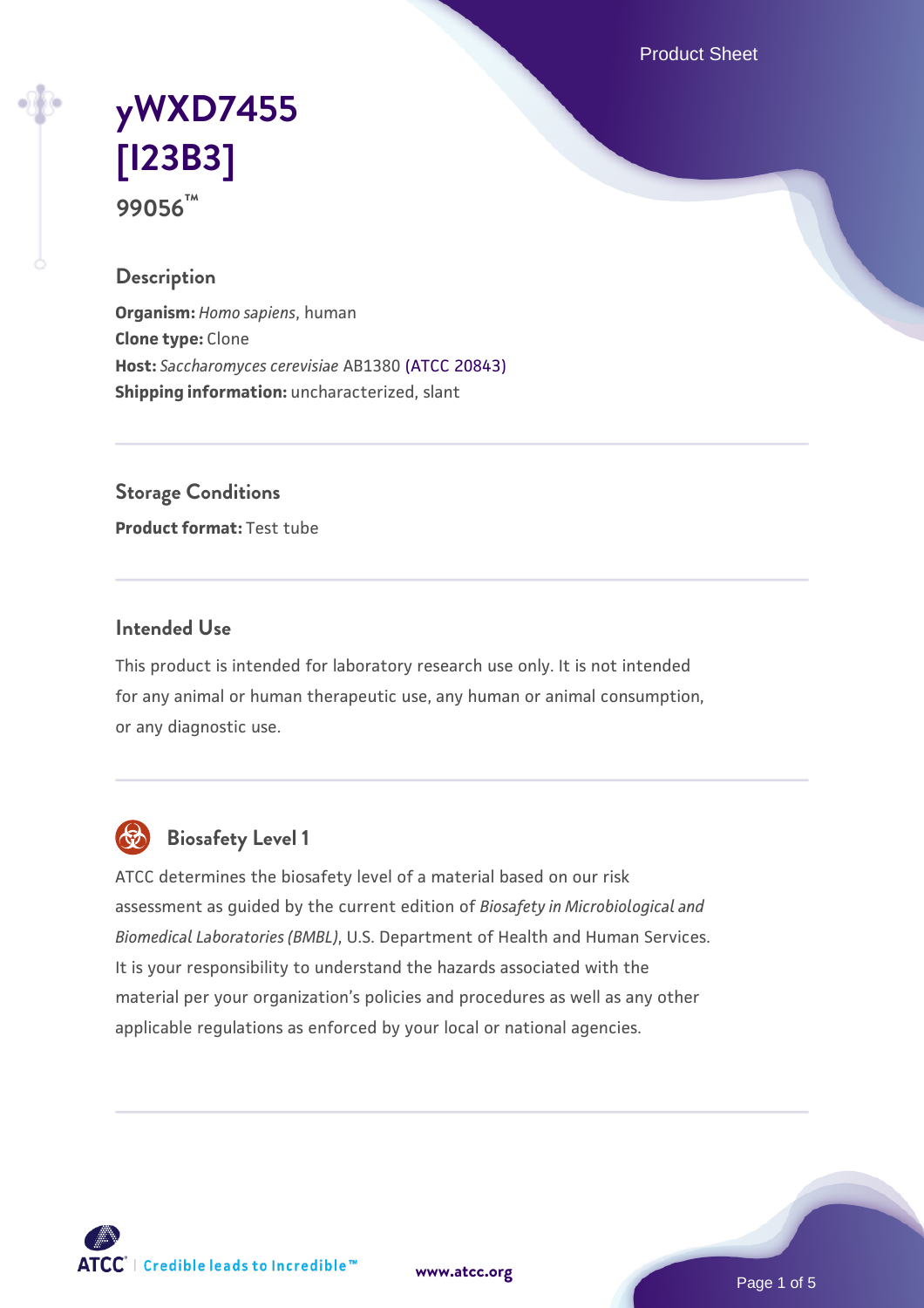## **Certificate of Analysis**

For batch-specific test results, refer to the applicable certificate of analysis that can be found at www.atcc.org.

#### **Insert Information**

**Type of DNA:** genomic **Genome:** Homo sapiens **Chromosome:** X **Gene name:** DNA Segment **Gene product:** DNA Segment **Contains complete coding sequence:** Unknown

#### **Vector Information**

**Type of vector:** YAC **Markers:** SUP4; URA3; TRP1

## **Growth Conditions**

**Medium:**  [ATCC Medium 1245: YEPD](https://www.atcc.org/-/media/product-assets/documents/microbial-media-formulations/1/2/4/5/atcc-medium-1245.pdf?rev=705ca55d1b6f490a808a965d5c072196) **Temperature:** 30°C

### **Notes**

More information may be available from ATCC (http://www.atcc.org or 703- 365-2620).

## **Material Citation**

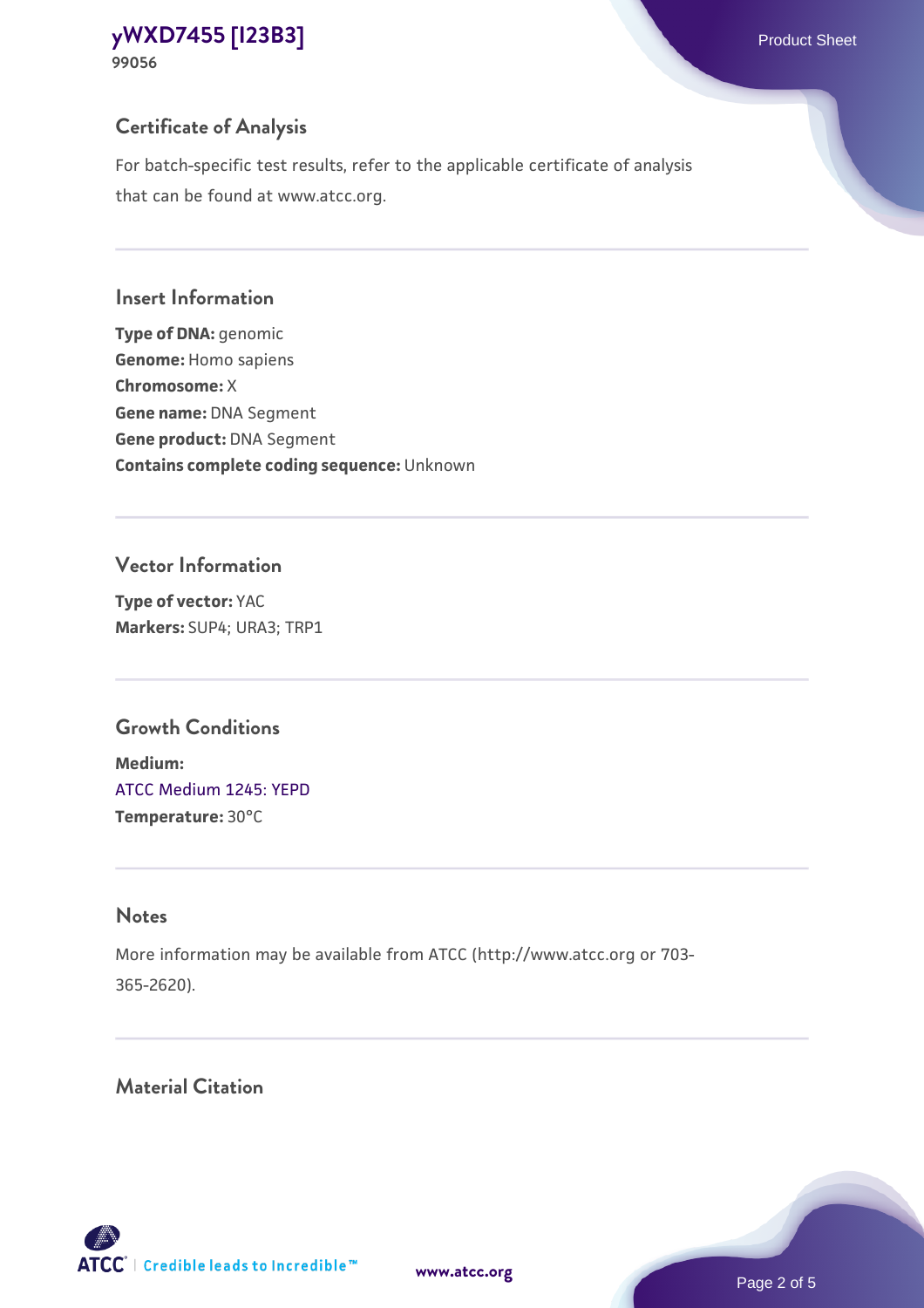If use of this material results in a scientific publication, please cite the material in the following manner: yWXD7455 [I23B3] (ATCC 99056)

#### **References**

References and other information relating to this material are available at www.atcc.org.

#### **Warranty**

The product is provided 'AS IS' and the viability of  $ATCC<sup>®</sup>$  products is warranted for 30 days from the date of shipment, provided that the customer has stored and handled the product according to the information included on the product information sheet, website, and Certificate of Analysis. For living cultures, ATCC lists the media formulation and reagents that have been found to be effective for the product. While other unspecified media and reagents may also produce satisfactory results, a change in the ATCC and/or depositor-recommended protocols may affect the recovery, growth, and/or function of the product. If an alternative medium formulation or reagent is used, the ATCC warranty for viability is no longer valid. Except as expressly set forth herein, no other warranties of any kind are provided, express or implied, including, but not limited to, any implied warranties of merchantability, fitness for a particular purpose, manufacture according to cGMP standards, typicality, safety, accuracy, and/or noninfringement.

#### **Disclaimers**

This product is intended for laboratory research use only. It is not intended for any animal or human therapeutic use, any human or animal consumption,

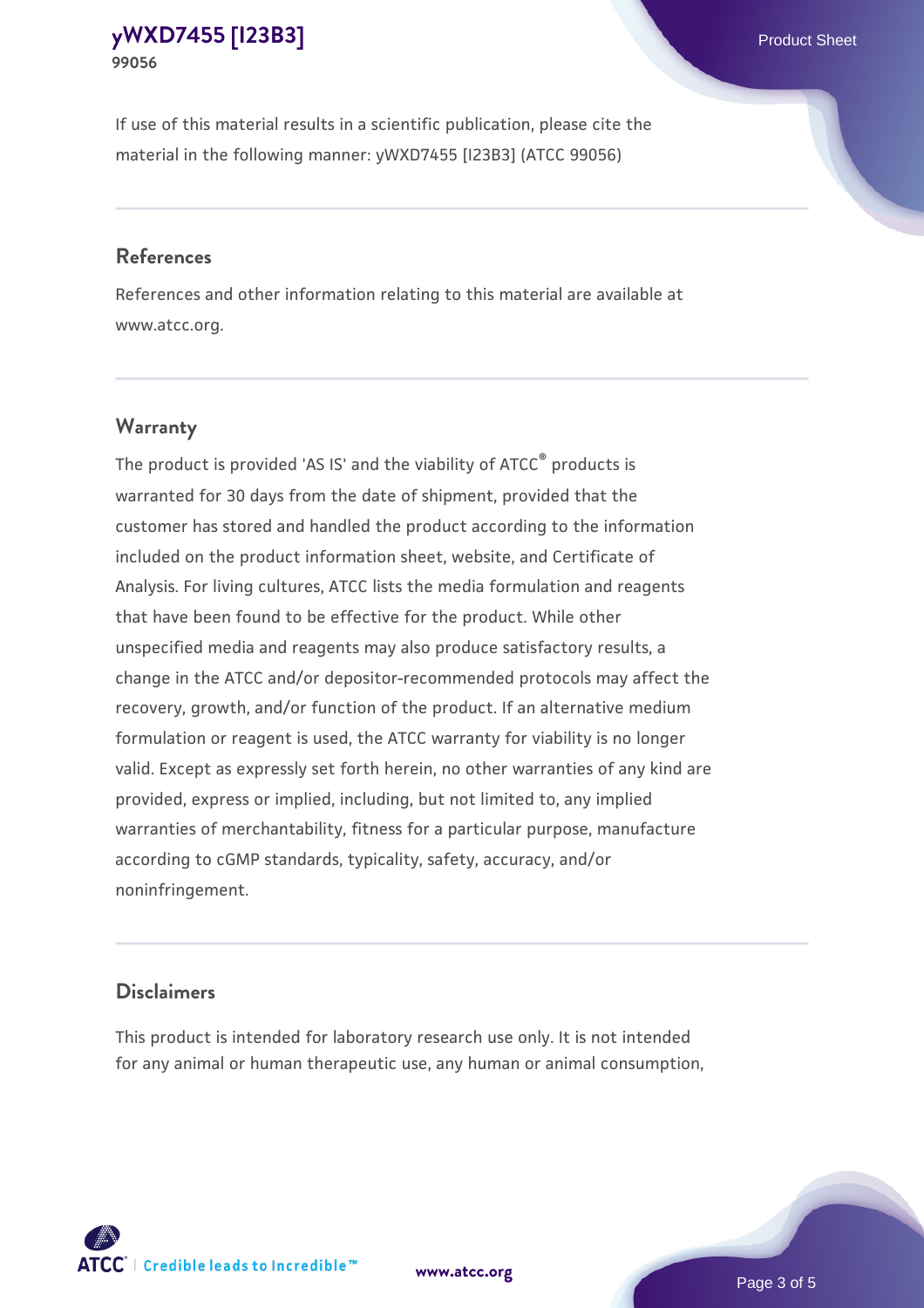or any diagnostic use. Any proposed commercial use is prohibited without a license from ATCC.

While ATCC uses reasonable efforts to include accurate and up-to-date information on this product sheet, ATCC makes no warranties or representations as to its accuracy. Citations from scientific literature and patents are provided for informational purposes only. ATCC does not warrant that such information has been confirmed to be accurate or complete and the customer bears the sole responsibility of confirming the accuracy and completeness of any such information.

This product is sent on the condition that the customer is responsible for and assumes all risk and responsibility in connection with the receipt, handling, storage, disposal, and use of the ATCC product including without limitation taking all appropriate safety and handling precautions to minimize health or environmental risk. As a condition of receiving the material, the customer agrees that any activity undertaken with the ATCC product and any progeny or modifications will be conducted in compliance with all applicable laws, regulations, and guidelines. This product is provided 'AS IS' with no representations or warranties whatsoever except as expressly set forth herein and in no event shall ATCC, its parents, subsidiaries, directors, officers, agents, employees, assigns, successors, and affiliates be liable for indirect, special, incidental, or consequential damages of any kind in connection with or arising out of the customer's use of the product. While reasonable effort is made to ensure authenticity and reliability of materials on deposit, ATCC is not liable for damages arising from the misidentification or misrepresentation of such materials.

Please see the material transfer agreement (MTA) for further details regarding the use of this product. The MTA is available at www.atcc.org.

#### **Copyright and Trademark Information**

© ATCC 2021. All rights reserved.

ATCC is a registered trademark of the American Type Culture Collection.



**[www.atcc.org](http://www.atcc.org)**

Page 4 of 5